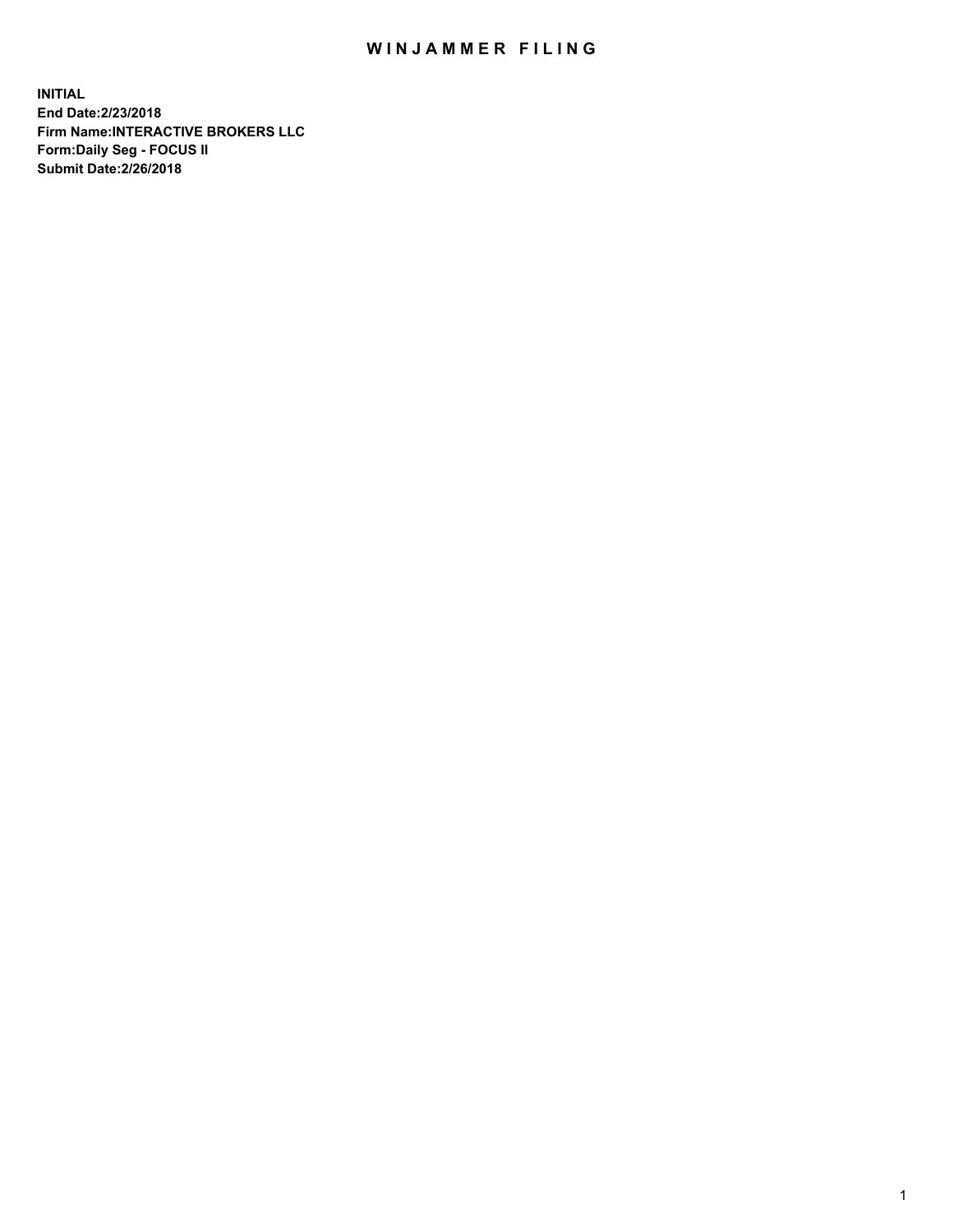## **INITIAL End Date:2/23/2018 Firm Name:INTERACTIVE BROKERS LLC Form:Daily Seg - FOCUS II Submit Date:2/26/2018 Daily Segregation - Cover Page**

| Name of Company<br><b>Contact Name</b><br><b>Contact Phone Number</b><br><b>Contact Email Address</b>                                                                                                                                                                                                                          | <b>INTERACTIVE BROKERS LLC</b><br>James Menicucci<br>203-618-8085<br>jmenicucci@interactivebrokers.c<br>om |
|--------------------------------------------------------------------------------------------------------------------------------------------------------------------------------------------------------------------------------------------------------------------------------------------------------------------------------|------------------------------------------------------------------------------------------------------------|
| FCM's Customer Segregated Funds Residual Interest Target (choose one):<br>a. Minimum dollar amount: ; or<br>b. Minimum percentage of customer segregated funds required:%; or<br>c. Dollar amount range between: and; or<br>d. Percentage range of customer segregated funds required between:% and%.                          | $\overline{\mathbf{0}}$<br>0<br>155,000,000 245,000,000<br>0 <sub>0</sub>                                  |
| FCM's Customer Secured Amount Funds Residual Interest Target (choose one):<br>a. Minimum dollar amount: ; or<br>b. Minimum percentage of customer secured funds required:%; or<br>c. Dollar amount range between: and; or<br>d. Percentage range of customer secured funds required between:% and%.                            | $\overline{\mathbf{0}}$<br>$\overline{\mathbf{0}}$<br>80,000,000 120,000,000<br>00                         |
| FCM's Cleared Swaps Customer Collateral Residual Interest Target (choose one):<br>a. Minimum dollar amount: ; or<br>b. Minimum percentage of cleared swaps customer collateral required:% ; or<br>c. Dollar amount range between: and; or<br>d. Percentage range of cleared swaps customer collateral required between:% and%. | $\overline{\mathbf{0}}$<br>$\overline{\mathbf{0}}$<br>0 <sub>0</sub><br><u>00</u>                          |

Attach supporting documents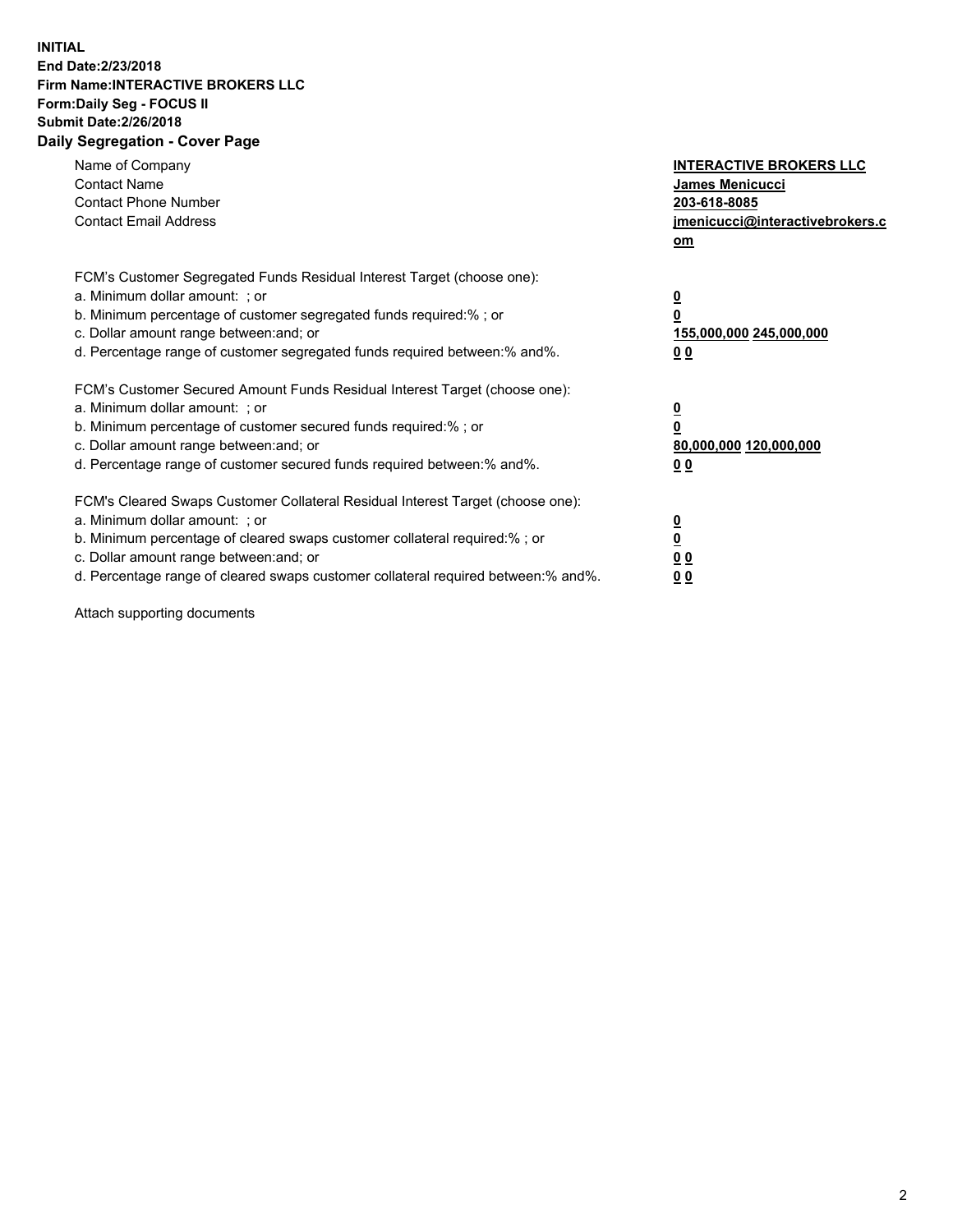## **INITIAL End Date:2/23/2018 Firm Name:INTERACTIVE BROKERS LLC Form:Daily Seg - FOCUS II Submit Date:2/26/2018 Daily Segregation - Secured Amounts**

|     | Daily Jegregation - Jeculed Aniounts                                                        |                                   |
|-----|---------------------------------------------------------------------------------------------|-----------------------------------|
|     | Foreign Futures and Foreign Options Secured Amounts                                         |                                   |
|     | Amount required to be set aside pursuant to law, rule or regulation of a foreign            | $0$ [7305]                        |
|     | government or a rule of a self-regulatory organization authorized thereunder                |                                   |
| 1.  | Net ledger balance - Foreign Futures and Foreign Option Trading - All Customers             |                                   |
|     | A. Cash                                                                                     | 515,631,283 [7315]                |
|     | B. Securities (at market)                                                                   | $0$ [7317]                        |
| 2.  | Net unrealized profit (loss) in open futures contracts traded on a foreign board of trade   | -9,762,479 [7325]                 |
| 3.  | Exchange traded options                                                                     |                                   |
|     | a. Market value of open option contracts purchased on a foreign board of trade              | 259,967 [7335]                    |
|     | b. Market value of open contracts granted (sold) on a foreign board of trade                | $-59,482$ [7337]                  |
| 4.  | Net equity (deficit) (add lines 1.2. and 3.)                                                | 506,069,289 [7345]                |
| 5.  | Account liquidating to a deficit and account with a debit balances - gross amount           | 4,846 [7351]                      |
|     | Less: amount offset by customer owned securities                                            | 0 [7352] 4,846 [7354]             |
| 6.  | Amount required to be set aside as the secured amount - Net Liquidating Equity              | 506,074,135 [7355]                |
|     | Method (add lines 4 and 5)                                                                  |                                   |
| 7.  | Greater of amount required to be set aside pursuant to foreign jurisdiction (above) or line | 506,074,135 [7360]                |
|     | 6.                                                                                          |                                   |
|     | FUNDS DEPOSITED IN SEPARATE REGULATION 30.7 ACCOUNTS                                        |                                   |
| 1.  | Cash in banks                                                                               |                                   |
|     | A. Banks located in the United States                                                       | 115,790,248 [7500]                |
|     | B. Other banks qualified under Regulation 30.7                                              | 0 [7520] 115,790,248 [7530]       |
| 2.  | Securities                                                                                  |                                   |
|     | A. In safekeeping with banks located in the United States                                   | 363,082,900 [7540]                |
|     | B. In safekeeping with other banks qualified under Regulation 30.7                          | 0 [7560] 363,082,900 [7570]       |
| 3.  | Equities with registered futures commission merchants                                       |                                   |
|     | A. Cash                                                                                     | $0$ [7580]                        |
|     | <b>B.</b> Securities                                                                        | $Q$ [7590]                        |
|     | C. Unrealized gain (loss) on open futures contracts                                         | $0$ [7600]                        |
|     | D. Value of long option contracts                                                           | $0$ [7610]                        |
|     | E. Value of short option contracts                                                          | 0 [7615] 0 [7620]                 |
| 4.  | Amounts held by clearing organizations of foreign boards of trade                           |                                   |
|     | A. Cash                                                                                     | $0$ [7640]                        |
|     | <b>B.</b> Securities                                                                        | $0$ [7650]                        |
|     | C. Amount due to (from) clearing organization - daily variation                             | $0$ [7660]                        |
|     | D. Value of long option contracts                                                           | $0$ [7670]                        |
|     | E. Value of short option contracts                                                          | 0 [7675] 0 [7680]                 |
| 5.  | Amounts held by members of foreign boards of trade                                          |                                   |
|     | A. Cash                                                                                     | 168,564,981 [7700]                |
|     | <b>B.</b> Securities                                                                        | $0$ [7710]                        |
|     | C. Unrealized gain (loss) on open futures contracts                                         | -17,066,057 [7720]                |
|     | D. Value of long option contracts                                                           | 259,967 [7730]                    |
|     | E. Value of short option contracts                                                          |                                   |
|     |                                                                                             | -59,482 [7735] 151,699,409 [7740] |
| 6.  | Amounts with other depositories designated by a foreign board of trade                      | $0$ [7760]                        |
| 7.  | Segregated funds on hand                                                                    | $0$ [7765]                        |
| 8.  | Total funds in separate section 30.7 accounts                                               | 630,572,557 [7770]                |
| 9.  | Excess (deficiency) Set Aside for Secured Amount (subtract line 7 Secured Statement         | 124,498,422 [7380]                |
|     | Page 1 from Line 8)                                                                         |                                   |
| 10. | Management Target Amount for Excess funds in separate section 30.7 accounts                 | 80,000,000 [7780]                 |
| 11. | Excess (deficiency) funds in separate 30.7 accounts over (under) Management Target          | 44,498,422 [7785]                 |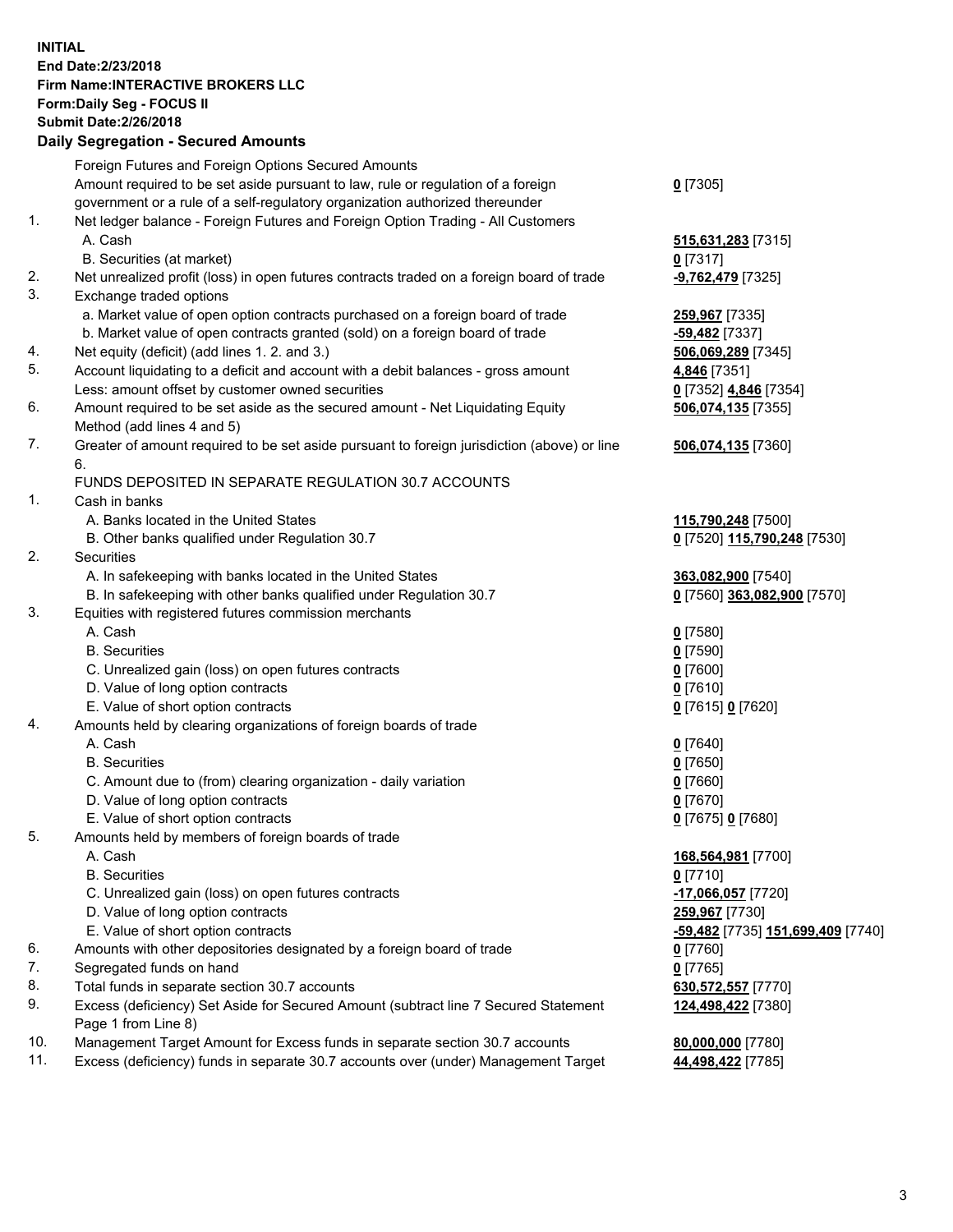**INITIAL End Date:2/23/2018 Firm Name:INTERACTIVE BROKERS LLC Form:Daily Seg - FOCUS II Submit Date:2/26/2018 Daily Segregation - Segregation Statement** SEGREGATION REQUIREMENTS(Section 4d(2) of the CEAct) 1. Net ledger balance A. Cash **4,497,270,600** [7010] B. Securities (at market) **0** [7020] 2. Net unrealized profit (loss) in open futures contracts traded on a contract market **-37,113,499** [7030] 3. Exchange traded options A. Add market value of open option contracts purchased on a contract market **234,214,656** [7032] B. Deduct market value of open option contracts granted (sold) on a contract market **-210,080,861** [7033] 4. Net equity (deficit) (add lines 1, 2 and 3) **4,484,290,896** [7040] 5. Accounts liquidating to a deficit and accounts with debit balances - gross amount **358,512** [7045] Less: amount offset by customer securities **0** [7047] **358,512** [7050] 6. Amount required to be segregated (add lines 4 and 5) **4,484,649,408** [7060] FUNDS IN SEGREGATED ACCOUNTS 7. Deposited in segregated funds bank accounts A. Cash **997,554,398** [7070] B. Securities representing investments of customers' funds (at market) **2,490,138,480** [7080] C. Securities held for particular customers or option customers in lieu of cash (at market) **0** [7090] 8. Margins on deposit with derivatives clearing organizations of contract markets A. Cash **17,422,118** [7100] B. Securities representing investments of customers' funds (at market) **1,184,877,397** [7110] C. Securities held for particular customers or option customers in lieu of cash (at market) **0** [7120] 9. Net settlement from (to) derivatives clearing organizations of contract markets **-31,200,973** [7130] 10. Exchange traded options A. Value of open long option contracts **234,180,814** [7132] B. Value of open short option contracts **-210,055,349** [7133] 11. Net equities with other FCMs A. Net liquidating equity **0** [7140] B. Securities representing investments of customers' funds (at market) **0** [7160] C. Securities held for particular customers or option customers in lieu of cash (at market) **0** [7170] 12. Segregated funds on hand **0** [7150] 13. Total amount in segregation (add lines 7 through 12) **4,682,916,885** [7180] 14. Excess (deficiency) funds in segregation (subtract line 6 from line 13) **198,267,477** [7190] 15. Management Target Amount for Excess funds in segregation **155,000,000** [7194] **43,267,477** [7198]

16. Excess (deficiency) funds in segregation over (under) Management Target Amount Excess